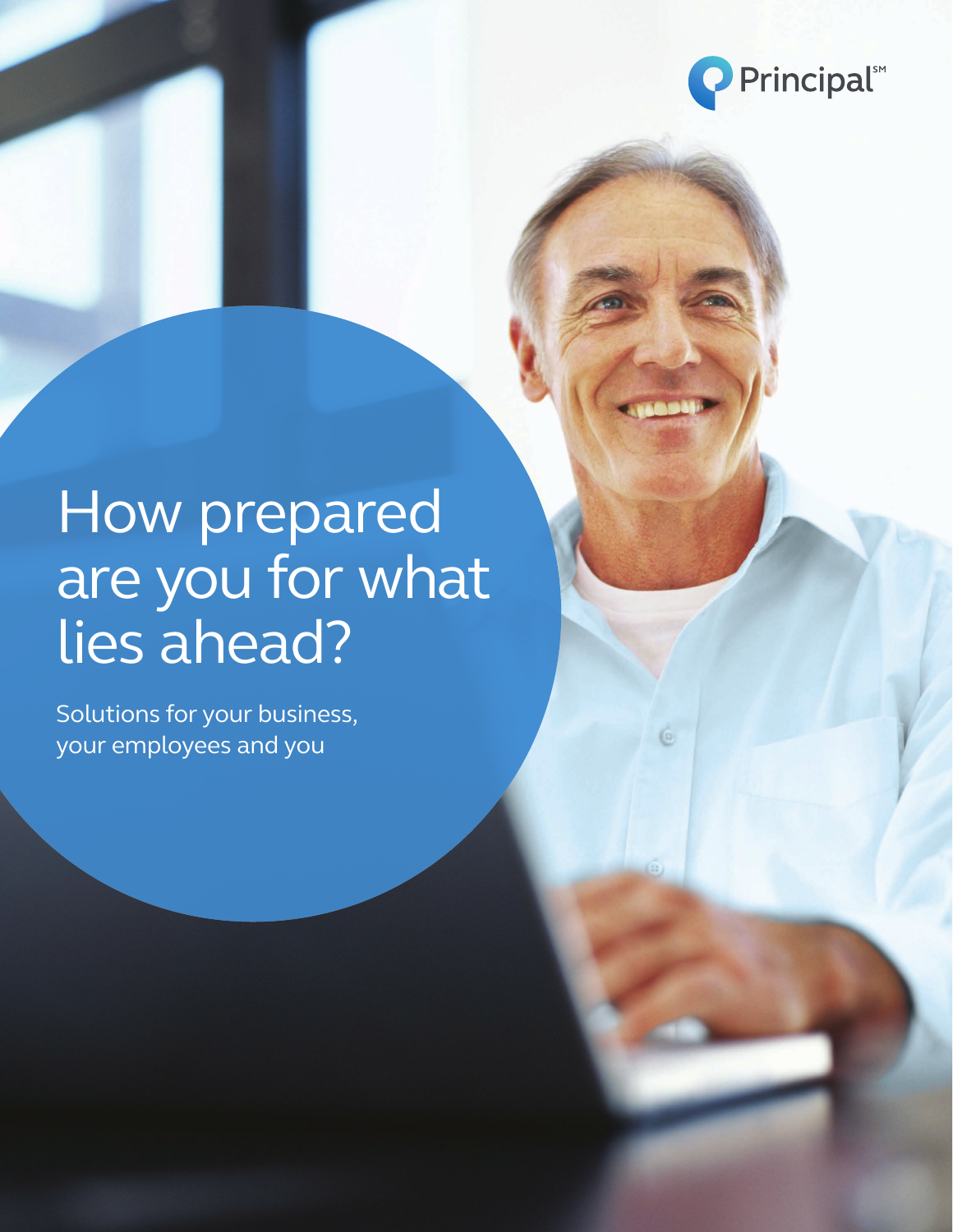### A lot rests on the success of your business

As you continue to build, protect and enhance the financial well-being of your business, what day-to-day challenges do you face? Maybe it's thinking about how the market or changing economy might impact your business or how you'll grow your staff. Maybe it's expanding or enhancing your products or services to better compete in an ever-changing environment.

#### You might have long-term challenges, too:

- How will I continue to recruit and retain key employees to remain successful?
- Will my key employees be able to save enough money for retirement with the current benefits we have in place?
- What if a key employee becomes too sick or hurt to work?

#### And, if you're a closely held business you might also be thinking:

- What's the value of my business? Is there a market for it?
- Do the plans in place allow me to transfer my business to the right person at the right time for the right amount?
- Could my business survive without me or my key employees?

Maybe it's just one concern, a few of them or all of them that have been on your mind.

**Taking control with proper planning can ease the burden.** Both now so you can stay focused, and later so you can feel more confident as you transition into retirement or out of the business.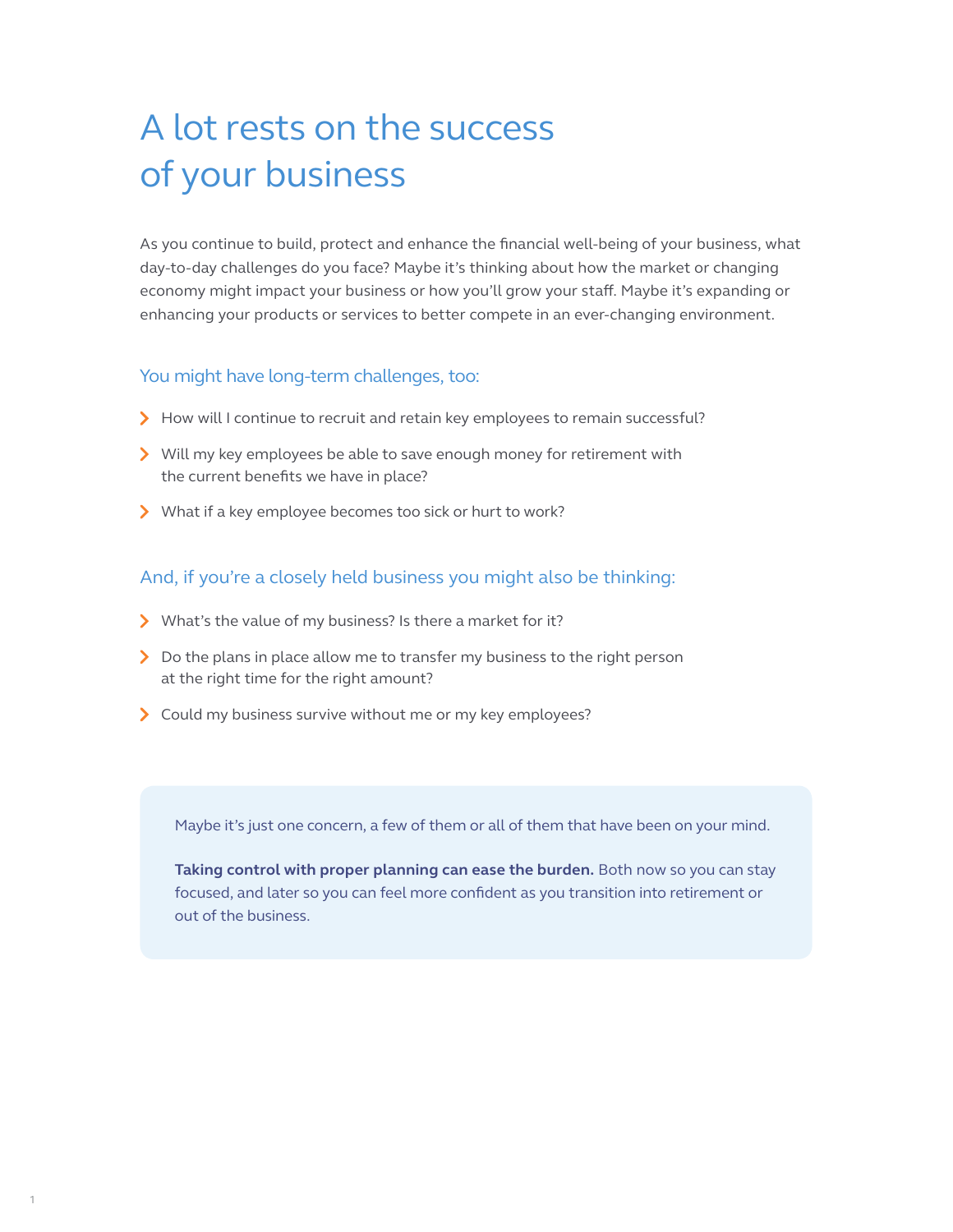### Taking control is easy with the right solutions and expertise

Working with your advisor, you'll have access to comprehensive and innovative solutions to address multiple ways to:



**Work with us!** We'll help guide you through selecting solutions that can work for you.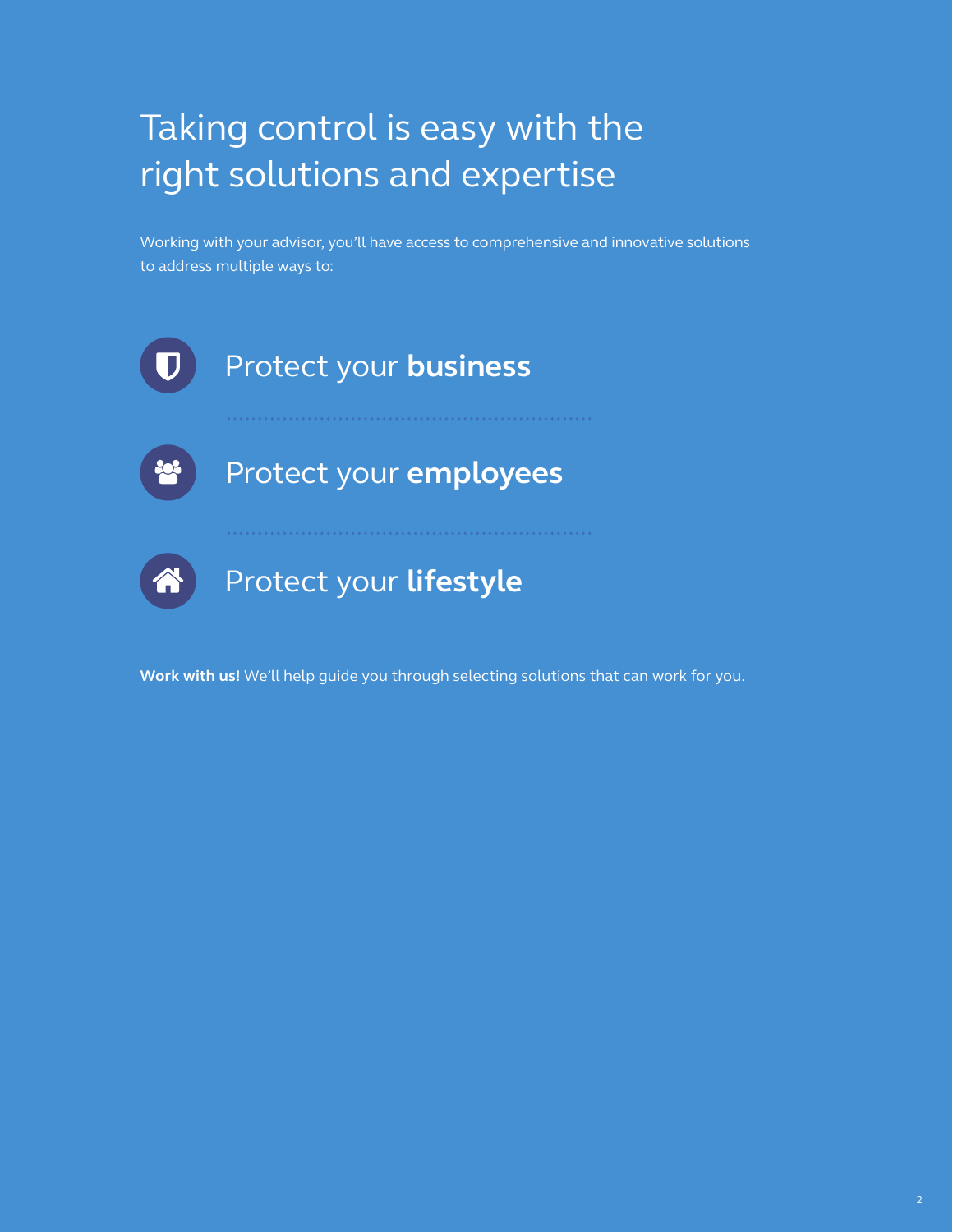# **D** Solutions for your business



In the event of a death, disability or resignation of a key employee or a future change in management, would your business be as successful as it is today?

Key employee benefits and protection can help you prepare for the unexpected. And, to make sure your business exists in the future the way you want, we'll help you plan for that, too.

#### **Buy-sell and business transfer strategies for closely held companies**

Do you have a plan in place today? A formal agreement established by and between business owners, family members, key employees or other third parties helps keep your business going due to a death, disability or the retirement of an owner. We can help you with funding the agreement. Life and disability buy-out insurance can help reduce the financial strain on remaining owners.

#### **Key employee benefits**

Recruit, reward, retain and retire the key employees whose performance most affects the success of your organization. Key employee benefits can help you help them. These plans can provide additional benefits and/or help them make up for benefits lost due to government restrictions placed on qualified retirement plans. The result? More engaged and loyal employees and a great recruiting tool too.

#### **Key person protection**

Protect the integrity, cash flow and ongoing success of your business from the loss of a key employee due to death, disability or termination of employment. Key person insurance helps the business overcome additional expenses associated with recruiting and training a replacement.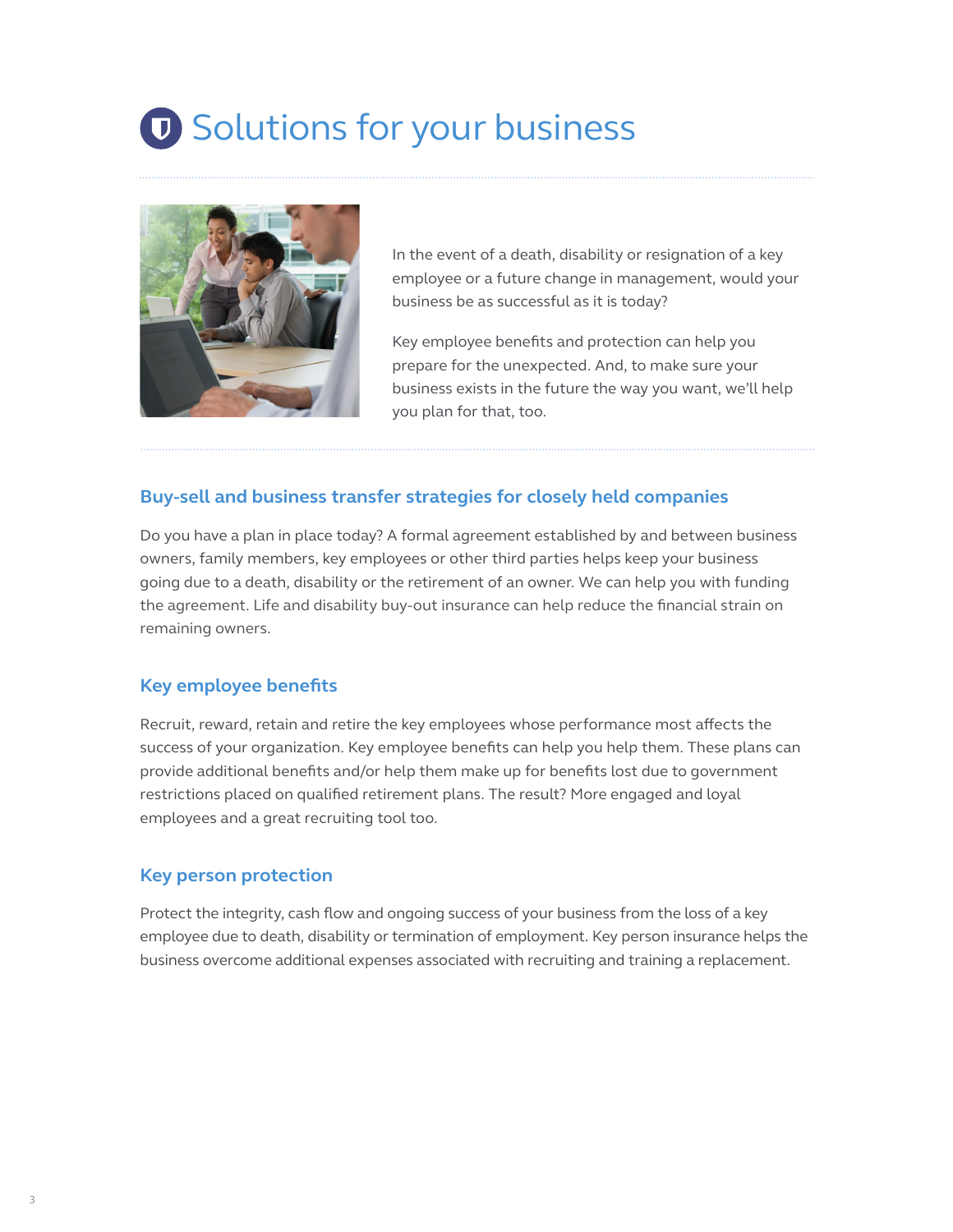# 89 Solutions for your employees



Are you offering (or maybe wanting to offer) retirement plans and group benefits?

In order to stay competitive, most companies offer employees the retirement and group insurance benefits they've come to expect. Choose from a wide variety of products and services that can help you offer the features employees want with the administrative efficiency you need.

> This is an important benefit that is generally made available

to all eligible employees.

#### **Qualified retirement plans**

Attract and retain employees with a qualified retirement plan. Choose from defined contribution and defined benefit retirement plans that include:

- 401(k)
- Traditional defined benefit
- Employee stock ownership plans

**Group benefits**

Providing a benefits package that works for all can be a challenge. Whether your employee base is small, large or in between, you can depend on us to provide the products and services you need. Tailor group dental, disability, life, vision and critical illness solutions to fit your needs. You can choose to pay all, part or none of your employees' benefits.

Group benefits are a great perk you can offer to all employees and their dependents.

#### **Key employee retirement benefits**

Your top people may be losing benefits due to government restrictions on qualified retirement plans. These additional benefit plans can help restore lost benefits or just give them an added perk for being so valuable. Examples include:

- Bonus plans
- Deferred compensation plans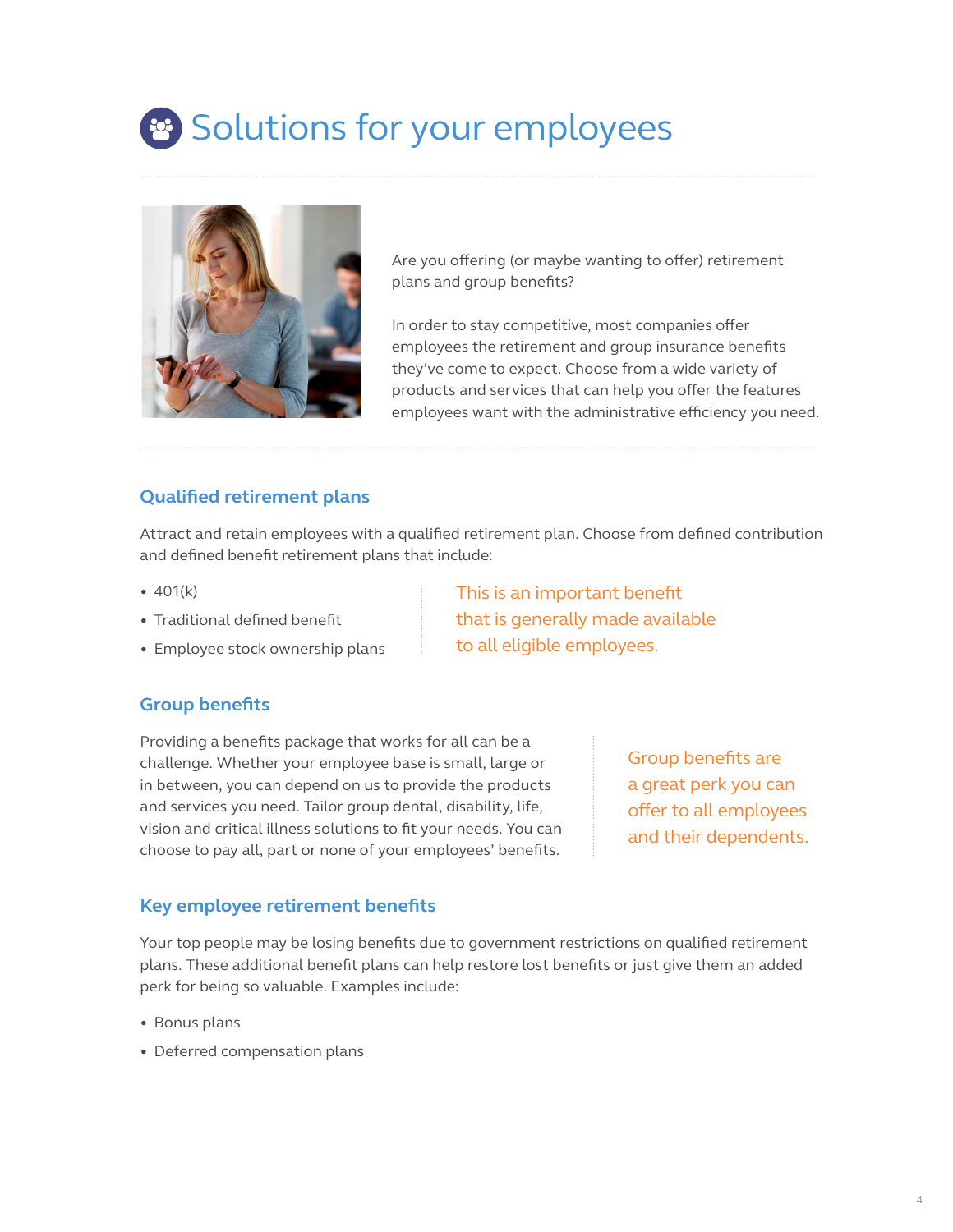# **6** Solutions to maintain your lifestyle



- Are you able to set aside enough money for retirement considering the limited amount of contributions that can be made to a qualified plan?
- If you had an accident or severe illness, would you be able to meet financial obligations based on your expected income during that stressful time?
- Will your family/loved ones be able to maintain their standard of living if you're not there?
- Is your will or trust current, and does it accurately reflect how you want your assets distributed?

Apart from needs directly related to your business, you want to maintain the lifestyle that you and your loved ones have come to know. Maybe it's looking at your retirement years or the legacy you want to leave. Maybe it's protecting your loved ones should you die or become disabled. Whatever it is, we'll help you put in place solutions customized to your needs.

#### **Business owner strategies**

A complimentary, personalized business owner retirement analysis looks at the value of your business, your personal savings and any transition plans you have in place. Any gaps or problems identified come with recommended solutions.

#### **Protecting your income**

Disability insurance protects your income against life's uncertainties so you can avoid dipping into savings or retirement assets when you're not working. Individual disability income insurance can help replace a portion of your income lost due to a prolonged illness or injury.

#### **Protecting yourself and your family**

Choose from many types of life insurance to fit your specific needs and budget. Certain types of policies not only provide a benefit at death, but also while you are living. You'll receive benefits like access to cash values and even the death benefit if you are diagnosed with a chronic illness. With the right plan, you can feel comfortable that your family/heirs are able to maintain their standard of living before and after a death or serious illness.

#### **Legacy and estate planning**

Need help drafting a plan or updating it? A proper plan helps ensure assets – both personal and business – meet lifetime objectives and will be distributed the way you want.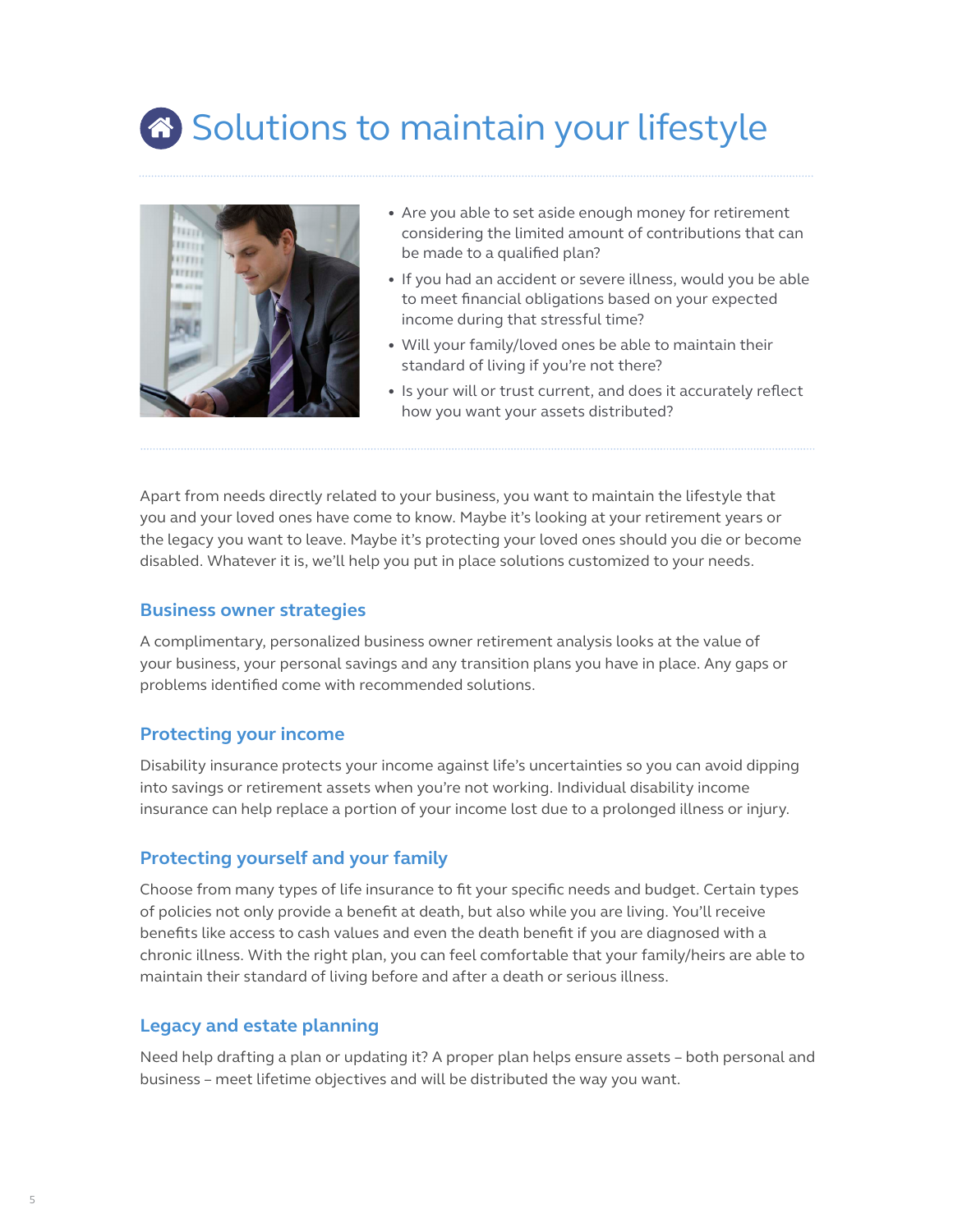### Your goals, our purpose

No matter what is important to you, your advisor and Principal® are here to help you identify and implement solutions that are right for you, your business and your employees. We're here to help businesses, owners and employees protect and achieve their financial dreams through solutions that fit specific situations.

We've been administering business cases for over 20 years and make it a priority to understand where you want to be and how you plan to get there. This means you'll get expertise and innovative ideas when you need them to make your financial progress possible.

#### **Strength you can depend on**

A member of the FORTUNE 500®, we have \$572.2 billion in assets under management<sup>1</sup> and serve clients worldwide of all income and portfolio sizes.

Year after year we receive strong financial ratings from the four major rating agencies – A.M. Best Company, Moody's Investor Services, Standard & Poor's and Fitch Ratings.

We're one of only 13 life and health insurers that for at least 75 years has been rated A or higher by A.M. Best Company.<sup>3</sup>

<sup>1</sup> As of June 30, 2016

<sup>&</sup>lt;sup>2</sup> Ratings refer only to the overall financial status of the company and are not a recommendation of the specific policy provisions, rates or practices of the insurance company.

<sup>&</sup>lt;sup>3</sup> A.M. Best Data, ratings as of May 15, 2011, "Standing the Test of Time" Best's Review, July 2011